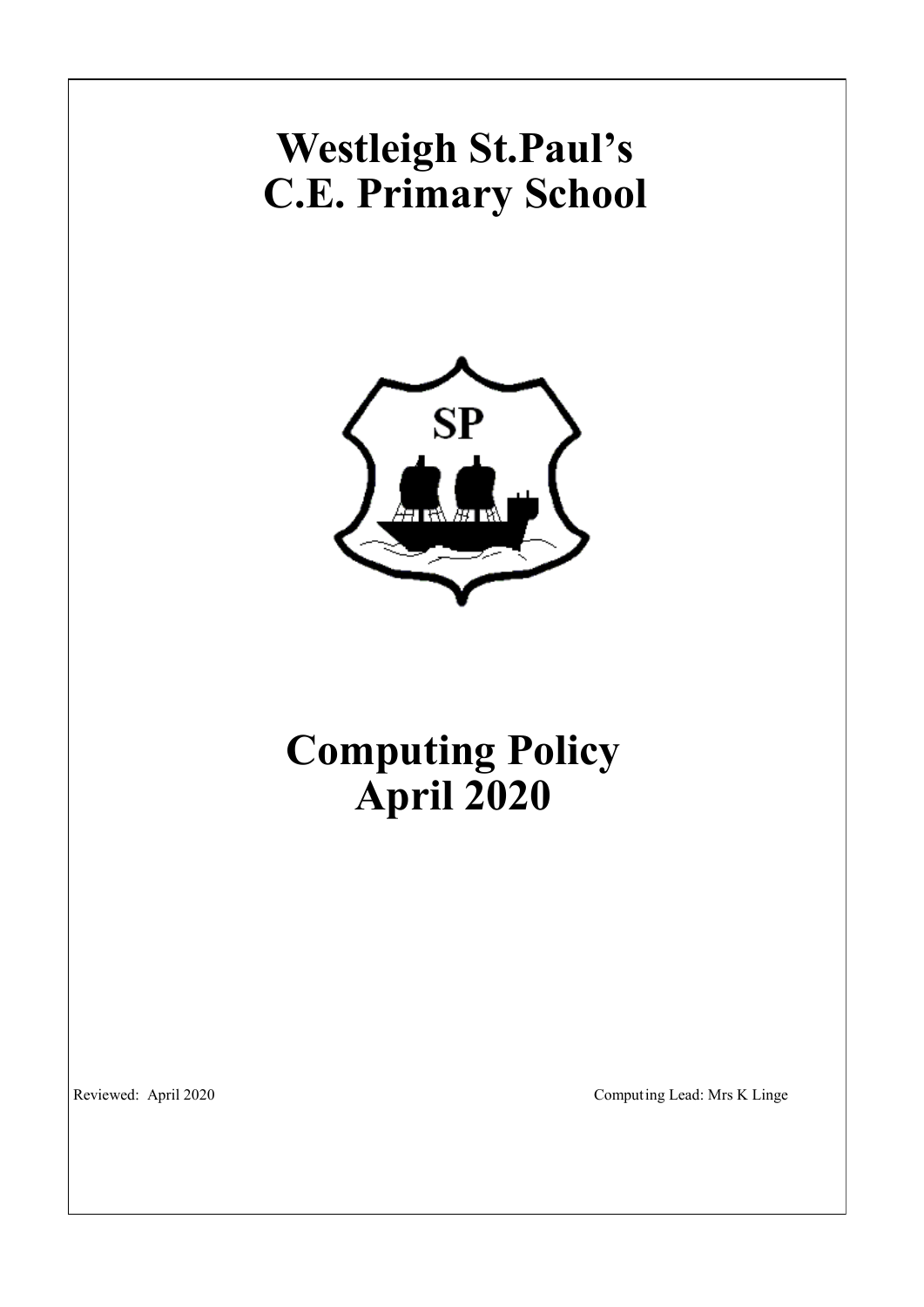#### **Mission Statement**

Westleigh St Paul's C.E. Primary School is committed to the provision of a high quality education for all its pupils, designed to ensure that they can realise their individual potential within a Christian framework.

#### **Vision**

We aspire to provide a high quality computing education, which will equip pupils to use computational thinking and creativity to understand and change the world. We endeavor to develop computing skills through discrete and cross-curricular context, with deep links to mathematics, science and design technology. We wish all pupils to become digitally literate, whereby they can use and express themselves and develop their ideas through Information and communication technology at a level suitable for the future working place and as active participants in a digital world.

### **Aims**

At Westleigh St Paul's we aim to:

- Provide continuity and progression in all of the strands of the computing National Curriculum
- To provide engaging and motivating Computing activities, taught in discrete computing lessons or through cross curricular links.
- Inspire confidence and commitment and share ideas and good practice.
- To equip staff with a high level of expertise which will impact on teaching and learning and raise standards.
- Raise awareness of the importance of how to keep staff and pupils safe online in a range of E-safety situations.

#### **Roles and Responsibilities**

The SLT are fundamentally responsible for the Computing budget for the whole school. Coordinators are responsible for the delivery of computing and developing the curriculum throughout school.

The Computing Leader oversees the following aspects of Computing in school:

- Computing Policies, Computing Scheme of Work, planning for Computing delivery
- Monitoring and evaluation of lessons, plans and pupils work
- Identify computing needs (together with all staff), purchasing and allocation of resources for relevant year groups
- Liaising with SLT and school's contracted Computing Technical Support Team (ABTEC)
- Keeping staff up to date and informed about new Computing developments and initiatives, appropriate INSET and training

Individual class teachers are responsible for ensuring that the Computing National Curriculum is delivered appropriately and that all schemes, policies and initiatives are implemented and adhered to.

Staff are encouraged to attend courses to develop both personal and school-based computing expertise and should inform the computing Lead of their training needs in order that these can be addressed.

#### **Entitlement**

School follows the computing National Curriculum Programmes of Study and delivers these requirements through a range of schemes including: Twinkl unit plans, the Rising Stars switched on Computing Scheme of Work, teachers own planning, and Target Tracker statements.

In the Early Years, pupil's work is planned alongside the Early Learning Goals.

All pupils have access to weekly timetabled computing lessons through the use of school laptops, IPads and a range of computing equipment. This is regardless of gender, race, cultural background or any physical or sensory need.

Special Needs pupils receive differentiated computing provision relevant to their specific needs and levels of ability within the regular classroom lessons. All pupils are given opportunities to develop computing skills and knowledge through other areas of the curriculum and these are highlighted in teachers' subject plans.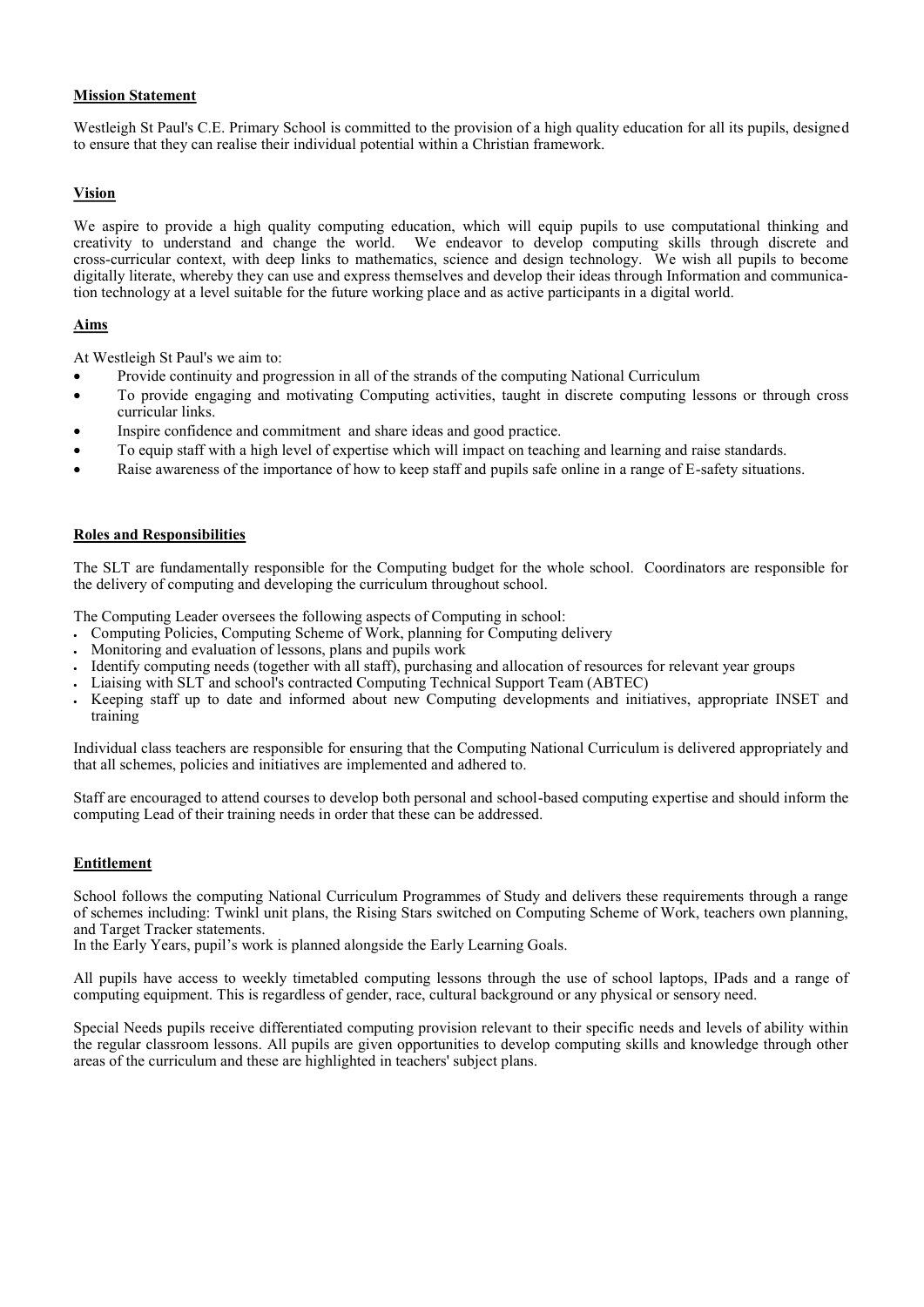#### **Teaching and Learning**

Teachers will make use of the Twinkl unit plans, the Rising Stars switched on Computing Scheme of Work, teachers own planning, and Target Tracker statements. If necessary they should supplement and / or adapt the units to address the differing needs of pupils and be flexible with content so that cross-curricular themes can be developed.

Computing lessons are taught as stand alone lessons, or intergrated into daily lessons, through a cross-curricular approach. Teachers should use a variety of teaching strategies and styles to maintain pupils' interest in computing and thus ensure that they are given many varied opportunities and contexts in which to learn. Class teachers are encouraged to be flexible in their approach to lesson delivery and format to accommodate all pupils.

#### **Monitoring, and Review**

The computing development plan is updated regularly by the SLT and computing team and is used to review the status of computing in school. Other methods used to review and monitor computing are:

- The class teacher conducts an end of unit assessment providing a standard of achievement for each child, to put towards the end of year assessment.
- An end of Year assessment will be collected in July, from all year groups, and is the result of Teacher assessments.
- These results will help form an end of year report from the computing lead.
- The computing lead conducts a regular audit of the training and resource needs
- The computing lead collects examples of pupils work and/or asks class teachers to produce computing displays throughout school.

The computing policy is reviewed every two to three years, or more frequently if necessary.

### **Assessment**

Assessment in computing is both formative and summative. Teachers assess pupils using the school's ongoing assessment package and record progress at the end of each half term. These form part of the assessment process, which allows teachers to record progress of attainment for individual pupils at the end of each term. These attainments are then entered onto a grid to monitor progress throughout the school. Records are passed to the next class teacher to inform future planning and lesson delivery. Schools current assessment tool is TargetTracker. Staff will provide an end of year assessment for each child.

Pupils keep work in their own personal folders and also on the schools shared area.

#### **Technical Support**

School purchases an annual ICT Technical Support contract from a local ICT company, which entitles the staff to a halfday's ICT support every week. All staff are able to contact ABtec with any faults and technical problems in advance of there visit to ensure that this service gives value for money.

#### **Health and safety**

All computing equipment is checked annually under the Electricity at Work Regulations. All new equipment is checked before use. Faults are reported to the computing Co-ordinator. The SLT make sure staff are aware of the relevant health and safety concerns with regard to computing equipment and that they follow guidelines and regulations issued. Pupils are regularly taught about and reminded of the safety issues within computer suites and particularly about electrical dangers. There is a health and safety policy, which outlines procedures and policy in further detail.

#### **E-Safety and the VLN**

All users of the Internet and email facilities in school, whether staff or pupils, must abide by the Internet and Email policies and codes of conduct - see appendix. Failure to do so will result in the appropriate action being taken. Each member of staff and every child (when issued by class teacher ) have access to the VLN and their class homepage. All units taught include an E-Safety objective by which all pupils and staff need to abide by. Staff will be regularly briefed regarding E-Safety issues and attend relevant training. (See E-Safety policy).